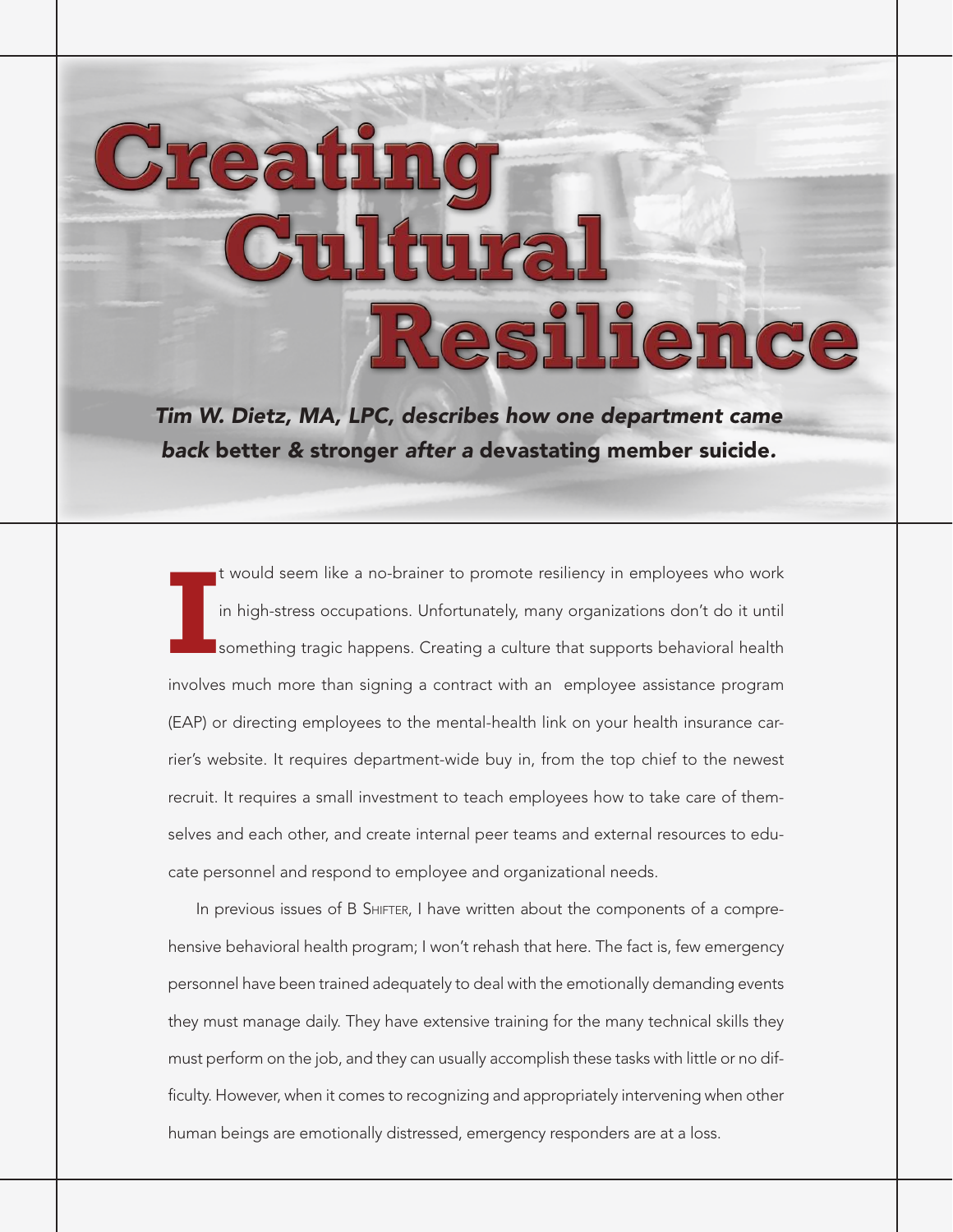They have never been taught crisis-intervention skills. They are unsure how to alleviate another person's emotional pain (Mitchell & Bray, Emergency Services Stress, 1990, p. 85). In this article, I will share one fire-service organization's journey from tragedy to resilience and recovery.

### Difficult Start to the New Year

The organization comprises 20 fire stations and has a workforce of more than 300 personnel serving approximately 200,000 citizens in an area covering more than 235 square miles. Their career and volunteer firefighters respond to more than 19,000 incidents annually. On New Year's Eve, 2010, an off-duty employee committed suicide, triggering a range of individual emotions, including shock, confusion, frustration, guilt, depression, insecurity, fear and anger. This incident disrupted not only the employees but the entire organization as individuals expressed anger toward their leaders for "not doing enough" for members' mental well-being. Many departments would simply wait for the storm to pass, confident everyone would get through this traumatic event on their own. This organization's leadership took a different path, however, choosing to develop resources that help members manage tragedy in healthy ways. Following this suicide, the department created and implemented a comprehensive behavioral-health system that included:

- 1. Basic training for employees on the concepts of understanding customers in crisis (on-scene compassion) and emergency-responder behavioral health, including tools for enhancing personal resiliency to stress.
- 2. Training and development of peer teams responsible for...
	- Employee education and follow-up
	- Pre-incident education
	- Post-incident response
- 3. Guideline development and implementation to assist overwhelmed employees and to help employees recognize struggling co-workers.
- 4. Development of outside resources (e.g. fire-service savvy EAP providers).

Each of these elements is described in a more detail below.

#### Basic training in the concepts of behavioral health included training on stress resilience/recovery and taking care of our customers (compassion).

a. Personnel were trained in "Scenes of Compassion" to understand human emotional crises at emergency scenes and how to interact with people during times of need. "Scenes of Compassion" is a training program that gives responders the ability to recognize a customer's emotional crisis at emergency scenes and provides tools for crisis mitigation and recovery. Stanford School of Medicine Center for Compassion and Altruism has done amazing research showing that being compassionate with people creates healthier employees.

b. Personnel were educated to help them understand the responder personality, sources of stress, acute and delayed human responses to stress, and tools for enhancing resiliency and recovery

c. Personnel were directed to external, culturally competent resources, such as EAPs and other culturally competent mental-health professionals.

Peer-Response Teams provide support from people who are familiar with our circumstances and stresses. By acknowledging the responder's emotions, peer-team members help to normalize the experience. Peer Teams are:

- ✓ Hand picked by peers
- ✓ Trained in the International Critical Incident Stress Foundation's Individual and Group Crisis Intervention
- ✓ Trained bi-yearly on current issues.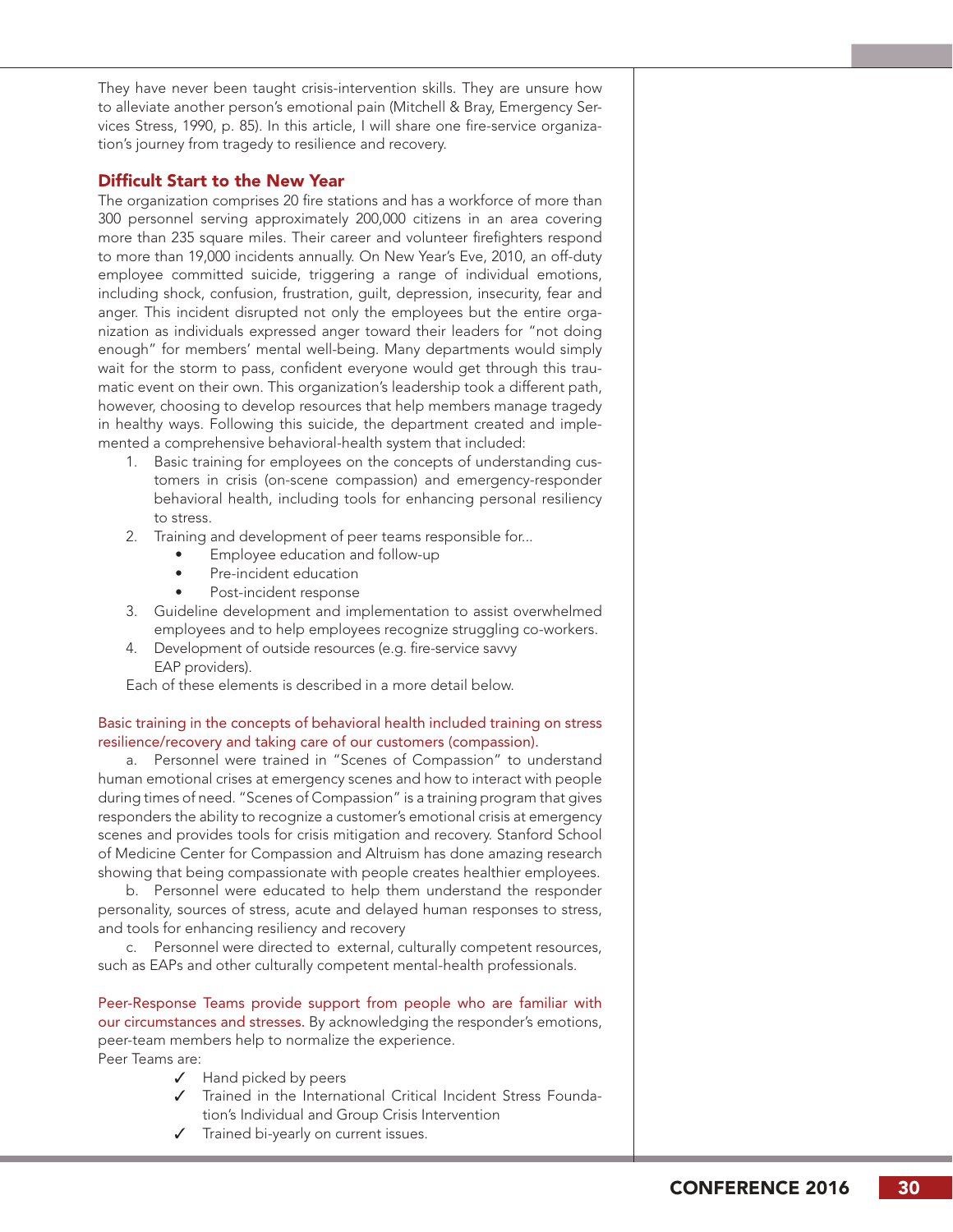## SHURSALES

### **RELENTLESS PASSION FOR FIREFIGHTER SAFETY**



SCBA (Self Contained Breathing Apparatus) and Breathing Air Compressors





Turnout / Bunker Gear, Boots, Gloves, Hoods & Helmets



**Fire Fighting Equipment** Nozzles, Monitors & Deck Guns







Storage Solutions for Turnout gear and Bunker Gear

3830 S. Windermere Street | Englewood, CO 80110 | Contact Ski: 303.789.5696 | www.shur-sales.com

**Ken Bush**<br>Fire Market Manager<br>kbush@shur-sales.com<br>Cell: (720) 323-2634

Mike Morris<br>WA, OR, AK, UT<br>mmorris@shur-sales.com<br>Cell: (206) 399-3728

**Kevin Shea**<br>MT, ID<br>kevinshea@shur-sales.com<br>Cell: (406) 210-4999

Chris Chambers<br>CO, WY, NM<br>cchambers@shur-sales.com<br>Cell: (303) 828-7184

Kurt Klinkhammer<br>WA, OR, AK, NV<br>kklinkhammer@shur-sales.com<br>Cell: (503) 807-3651

Aaron Ernsberger aaron@shur-sales.com<br>Cell: (602) 501-9977

**Don Moore** dmoore@shur-sales.com<br>Cell: (480) 227-9369

Keith Watson<br>Hydraulics Specialist<br>kwatson@shur-sales.com<br>Cell: (775) 997-6597

Mark Burks<br>AZ Hydraulics Specialist<br>mburks@shur-sales.com<br>Cell: (602) 694-5228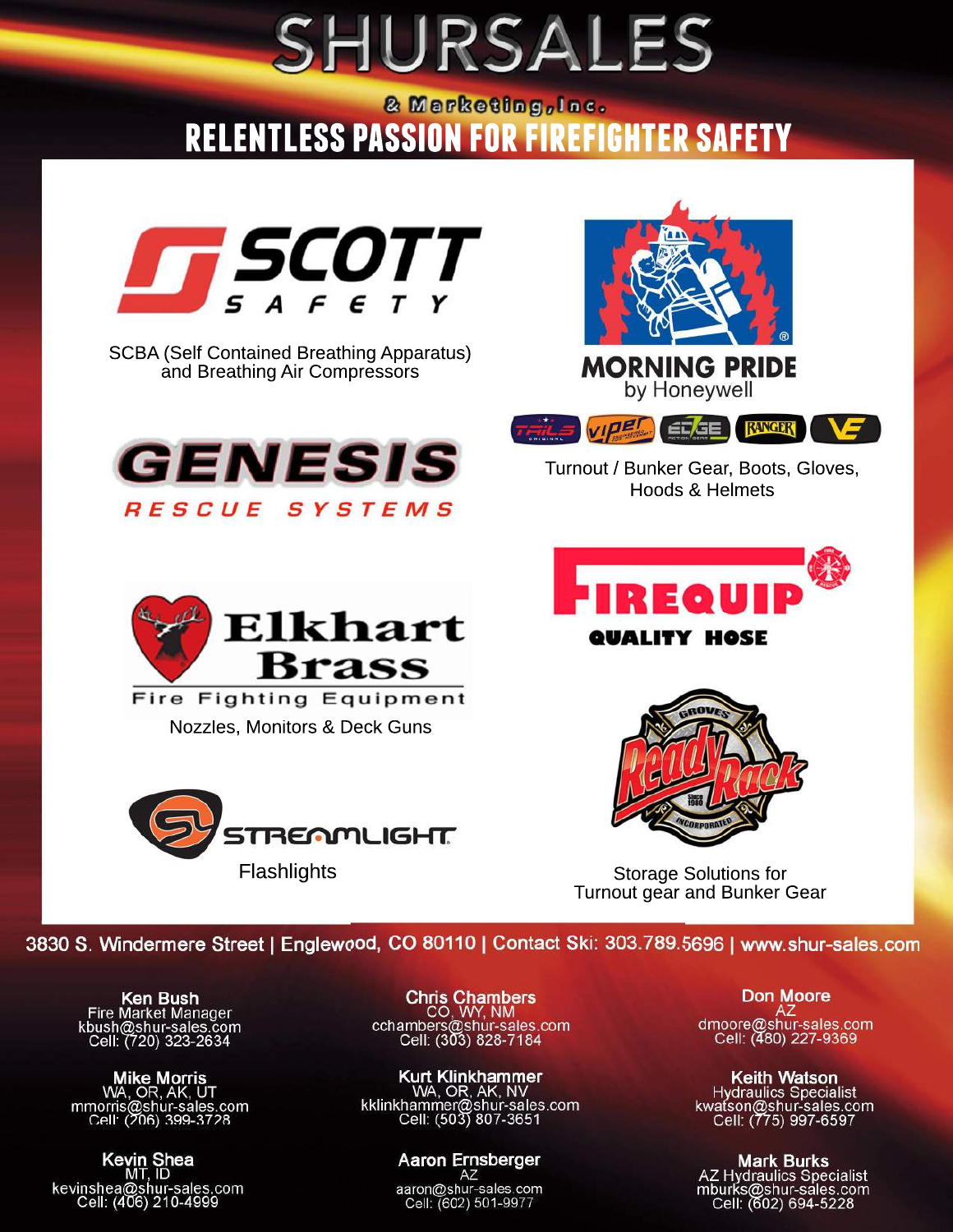And their responsibilities include:

*Pre-Incident Education—*Long before emergency personnel respond to any incident, it is imperative they are educated about stress, its sources and its impact on responders, as well as the tools available to enhance resiliency and aid in recovery. Responders are inherently resilient and preincident education enhances this resiliency, setting the stage for employees to take care of themselves and each other. Pre-incident education should help responders understand>>

>*Normal stress responses—*If responders can recognize the usual stress reactions, they won't think they are going crazy if they begin to experience them.

>*Exercise—*Physical activity is the greatest reducer of stress. It has been shown to consume stress hormones in the blood stream and release endorphins. This helps reduce anxiety and depression and improve sleep.

>*Communication—*Not only should first responders know to reach out if they are struggling, they should know which individuals they can talk to when things become stressful.

>*Good nutrition—*Clean, healthy diets that contain whole grains, fruits and vegetables, and lean protein can help our bodies better manage exhaustion and stress.

>*Sleep—*Restful sleep is restorative sleep. During this time, the brain processes and forms memory pathways to help learn and remember information; the body repairs itself; the immune system goes to work battling foreign and harmful substances; and our systems work to balance hormones.

*Post-Incident Response/Education—*Post-incident response should include the principles of acknowledgement, normalization and providing/ reinforcing tools for stress recovery. Along with education, these principles should address many of the same things covered during pre-incident education, such as communication, exercise and proper nutrition. In addition, post-incident education should address substance abuse. Many first responders suffering from acute stress and its related symptoms (insomnia, irritability, etc.) use drugs or alcohol to cope. Post-incident education should identify healthy tools the responder has used in the past to get through difficult times, as well as available stress-management resources.

Development of Operational Guidelines to Assist Overwhelmed Employees.

Guidelines were developed to cue the activation of the peer team. These guidelines also described how to handle an overwhelmed employee who can't finish their shift. It's important that our personnel know how to have difficult conversations with co-workers who are exhibiting behavior changes. In my experience, if a first responder has a behavior change, something is going on in their life whether they admit it or not. First responders will notice when a once-social co-worker stops exercising, becomes more isolated or seems irritable. Having the skills to confront them, communicate concern and offer support can go a long way in helping someone get healthy again.

Development of Outside Resources. The peer team is not the "hug club." They are specially trained members who can help co-workers get through overwhelming events. Their job is to acknowledge something difficult has happened, normalize any symptoms the responder may be experiencing, and help foster resilience and provide for skills to solve problems and speed recovery. The peer team can also facilitate additional assistance via EAPs and other mental health professionals in the community who are trained to work with first responders.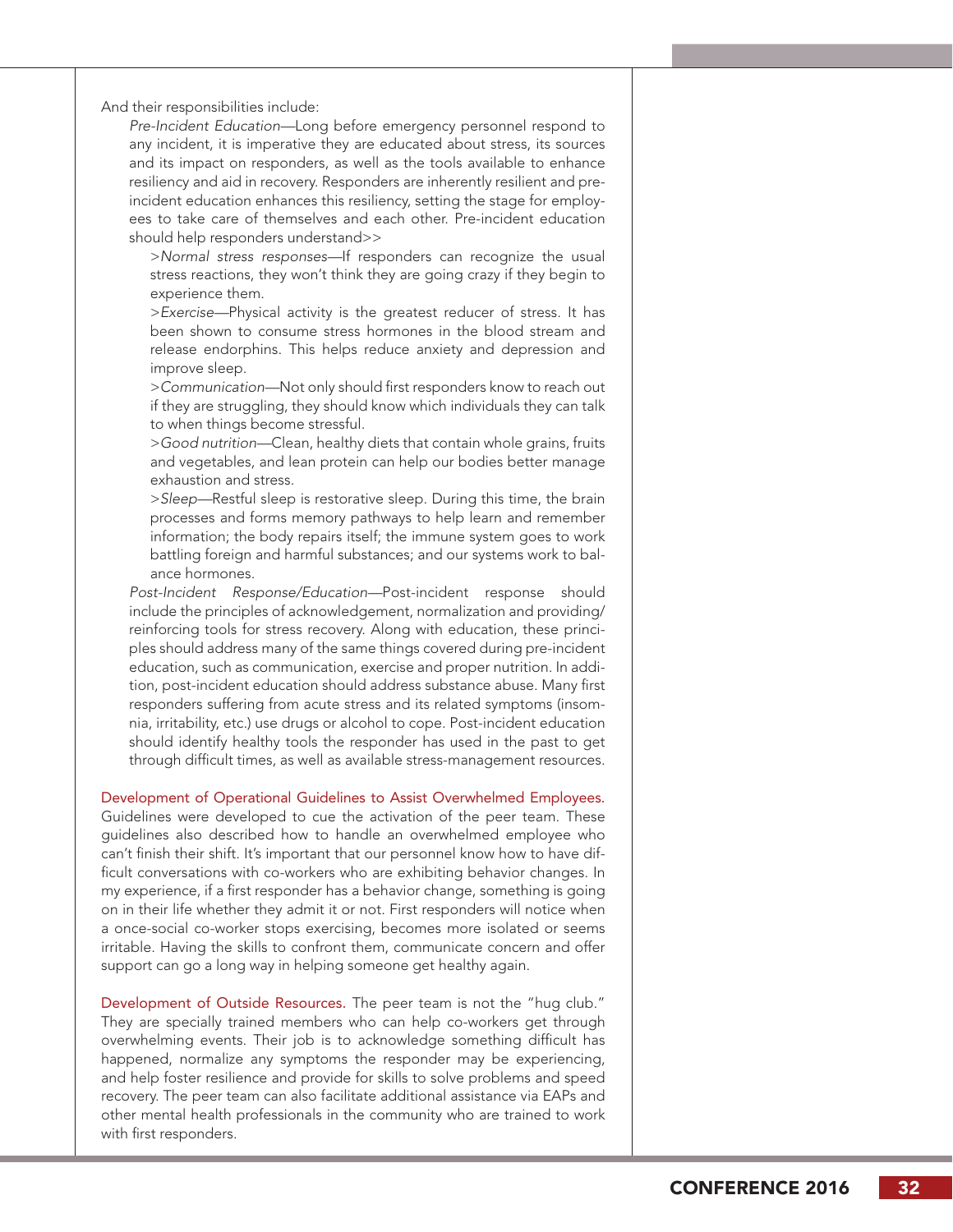### CULTURAL RESILIENCE

EAPs should be encouraged to learn about the first-responder culture by doing ride-a-longs or attending other trainings to learn about emergency responders' personalities and motivations. This will help them develop appropriate treatment options. PTSD is a treatable injury. Find people in your community who know how to treat it!

### Post-Incident Progress

To determine the program's efficacy, the department conducted yearly confidential mental-health screenings (self-reports), tracked confidential peer team contacts with individuals and groups, and looked at the organizations EAP utilization report—a confidential report showing number of employees receiving services by type e.g. issues with relationships, stress, alcohol, etc., and number of visits required to mitigate issue. In none of these tracking mechanisms is an employee's name ever used.

To understand occasional "spikes" in the data, the following are what the organization considered "critical incidents" that had the propensity to overwhelm employees and the organization.

2010—Employee suicide

- 2011—Fatal apartment fire—multiple pediatric deaths
- 2012—Holiday Mall shooting
- 2013—Police-officer murder (in front of fire crews on scene)
- 2014—No alarms of note



Peer Contacts: Peer-team contacts with individuals and groups as requested by individuals, groups, or supervising officers, and EAP utilization. Important to note: The mall shooting happened in December 2012. Many of the peer contacts specific to this incident continued in 2013. That incident, coupled with the witnessed police officer murder, greatly increased peerteam contacts and EAP utilization for 2013.

Creating the culture for behavioral health acknowledges three things. First, emergency work is one of America's most stressful occupations. In fact, firefighting is the most stressful of the civilian careers. Emergency workers are exposed to death, human suffering and fear for their own safety. In addition, issues involving family, marriage, finances and other personal stressors can exacerbate workplace stressors. Second, the personality of those drawn to the emergency services is somewhat predictable. In general, first responders are action-oriented problem-solvers who need to be in control, want to be perfect or near perfect, are internally motivated, and think that when their apparatus pulls up to a scene, regardless of what they see, things will get better. Third, these high (and sometimes unrealistic) self-expectations can set up responders to have a